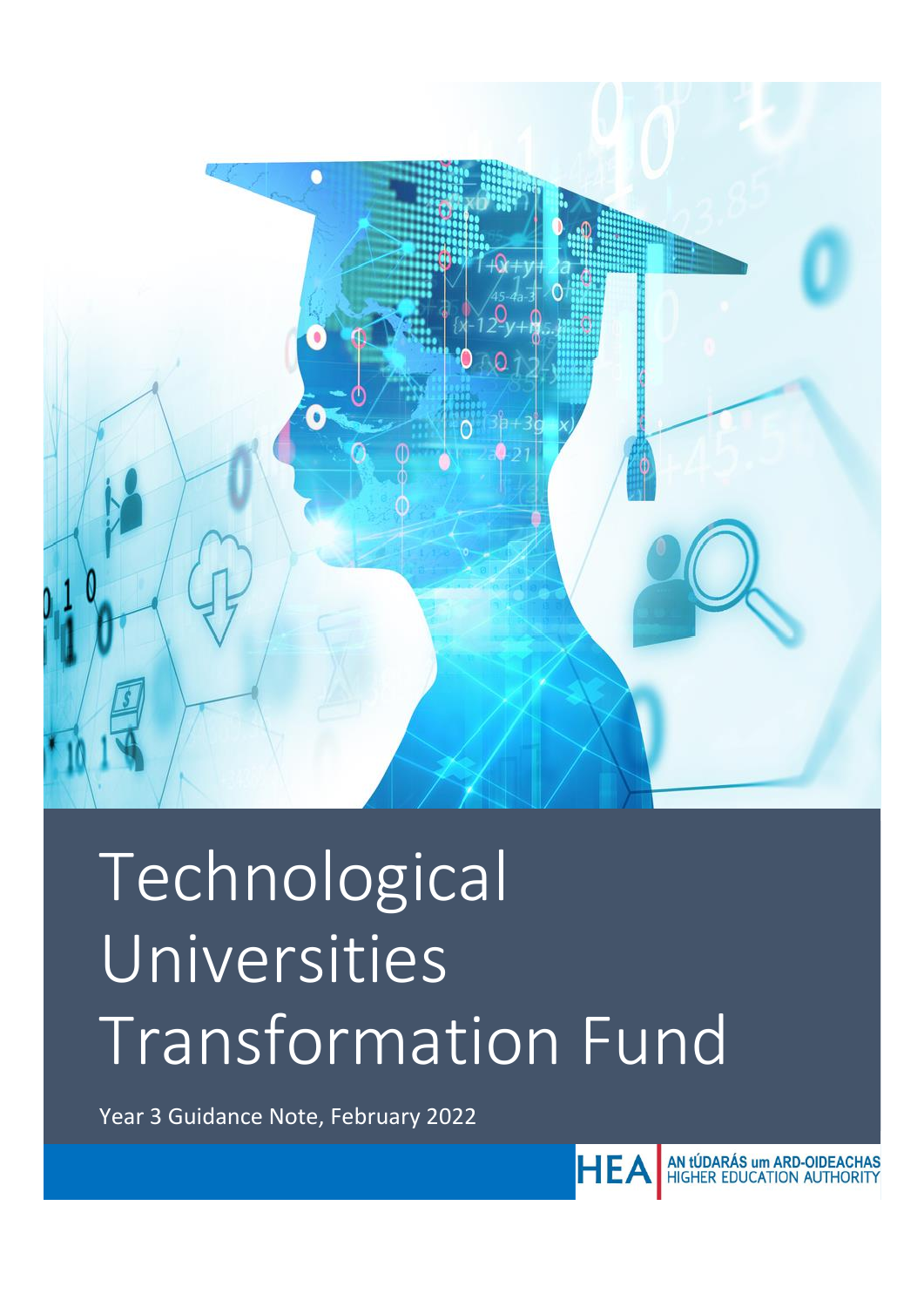## 1. Technological Universities Transformation Fund (TUTF)

The TUTF is a €90 million fund (over 3 years) from the Department of Further and Higher Education, Research, Innovation and Science, to be allocated by the Higher Education Authority (HEA), to assist the development and progression of technological universities. The TUTF supersedes and builds on *Landscape Funding* as provided by the Higher Education Authority (HEA) and DES, towards reform of the higher education landscape, including the establishment of Technological Universities.

The key objectives of the new fund are to ensure that by 2023:

- Based on current configurations and subject to viable applications, there will be in the region of 5 TUs established in the State.
- These established TUs will be enabled in terms of sustainability and self-sufficiency, with a focus on quality and excellence and capacity building including evidence of:
	- o the highest quality of teaching and research;
	- o increased national and international student numbers;
	- o a consistently high-quality student experience in terms of facilities, resources and the TU environment;
	- o retention and recruitment of the highest calibre staff to drive research and teaching agendas;
	- o competitiveness to attract national and international research funding;
	- o durable collaborations with industry, employers and other partners.

Following a review of outline proposals from eligible HEIs in July 2020, applications were submitted in October 2020 for multi-annual funding support in respect of the costs arising in a) working towards designation as a technological university, in line with the Technological Universities Act 2018 and b) developing and progressing recently designated Technological Universities, through the implementation of recommendations set out within the TURN  $report<sup>1</sup>$ .

A total of  $\epsilon$ 34.33m was committed for the first year of the TUTF, which ran from 1<sup>st</sup> September 2020 to 31<sup>st</sup> August 2021. An additional  $\epsilon$ 25.67m, was allocated in the second year of the fund, which runs from 1<sup>st</sup> September 2021 to 31<sup>st</sup> August 2022.  $\epsilon$ 30m of the total envelope is available for allocation in the third year of the TUTF. The HEA is now inviting funded institutions/Consortia/TUs to submit updated work packages and budgets for Year 3 funding.

**The updated work packages and budgets are to be submitted alongside Year 2 interim reports, by 31st March 2022.** The HEA will endeavour to confirm allocations well in advance of the start of Year 3 of the TUTF on 1st September 2022.

<sup>1</sup> [https://www.education.ie/en/Publications/Education-Reports/connectedness-collaboration-through](https://www.education.ie/en/Publications/Education-Reports/connectedness-collaboration-through-connectivity.pdf)[connectivity.pdf](https://www.education.ie/en/Publications/Education-Reports/connectedness-collaboration-through-connectivity.pdf)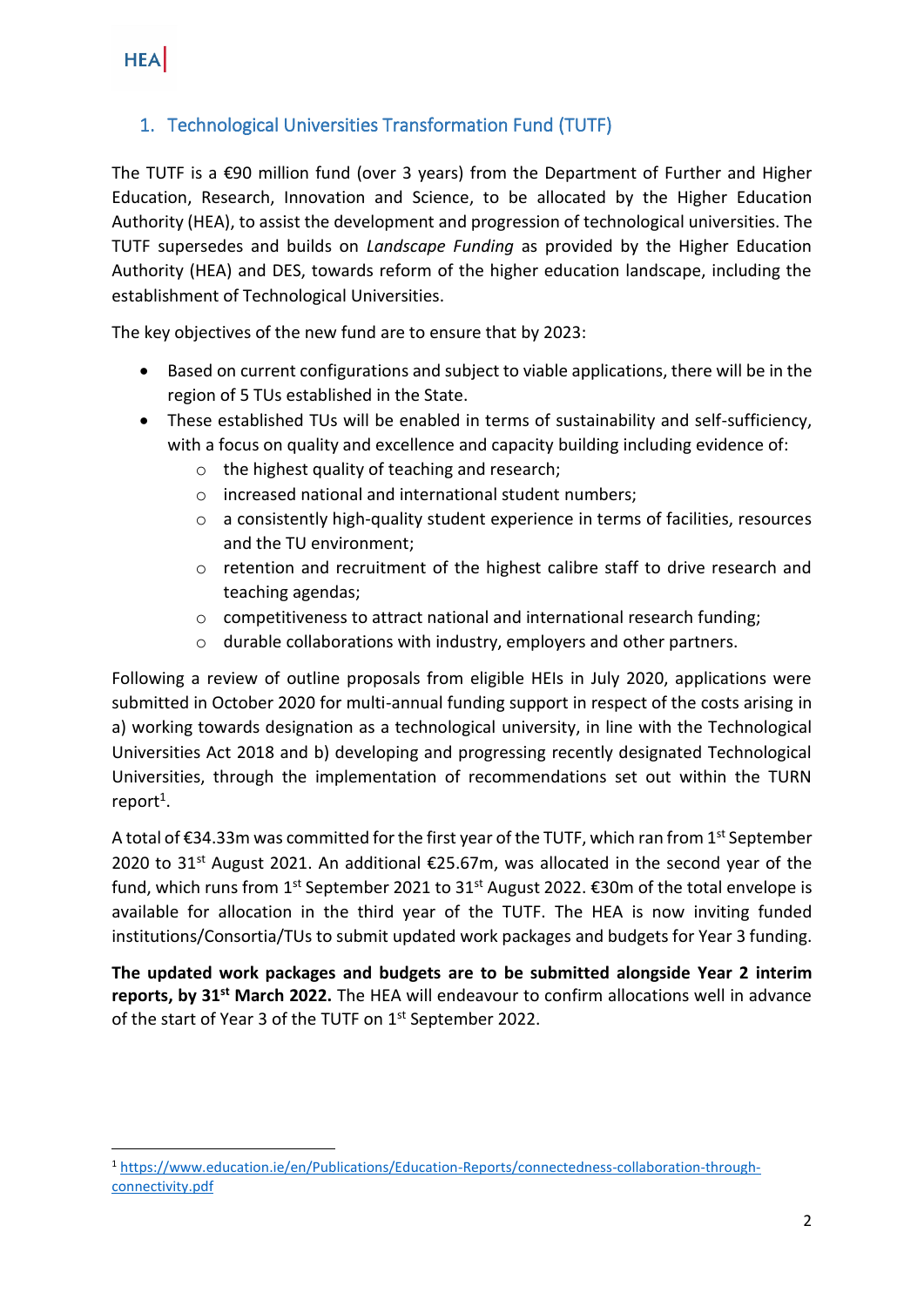## 2. Grant limits

#### **Co-funding:**

The HEA, with the support of the Department of Further and Higher Education, Research, Innovation and Science, recognises that the creation and embedding of Technological Universities in the higher education landscape carries additional costs to institutions. The TUTF has been established to support this transformation. The fund is not expected to cover all costs arising, but to contribute towards these costs. Consortia should set out the funding they propose to provide for the project in question and should monitor and record the investment by the institutions involved (level of time and resources) in the project as it is implemented<sup>2</sup>.

#### **Maximum Available Grants**

The TUTF will make a total of €90 million in funding available over three years. A total of €34.33m was committed in Year 1, while an additional €25.67m was allocated in Year 2. The HEA is now inviting TUTF grantees to submit updated work packages and a detailed budget for Year 3 of their multi-annual proposals, based on progress to date, realistic timelines, and costs for delivery of work packages set out within the project plan.

The expectation is that the TUTF will again be over-subscribed for the available funding in Year 3. In this context, we cannot guarantee that we will be able to meet all requirements indicated in the submissions. Funded institutions are encouraged to consider how to leverage other complementary sources of funding to meet costs arising in Year 3.

Funding allocations will be informed by progress to date against the deliverables and milestones set out in the approved Year 1 and 2 submissions. Funding may be removed or redistributed at the discretion of the HEA, where circumstances change or where sufficient progress on projects is not being made in accordance with project plans.

#### **Eligible expenditure**

Please refer to the original TUTF Information and Template or the Reporting Guidelines for further detail on eligible and ineligible activities / costs.

Any significant changes made to approved plans and budgets should be outlined and justified in the report template.

 $<sup>2</sup>$  The method adopted by DCU to investment cost calculation, as part of its Incorporation Project, has been</sup> highlighted as a useful approach for higher education institutions to adopt, in the Mazars report on the "Review of the DCU Incorporation Project", previously circulated to higher education institutions.